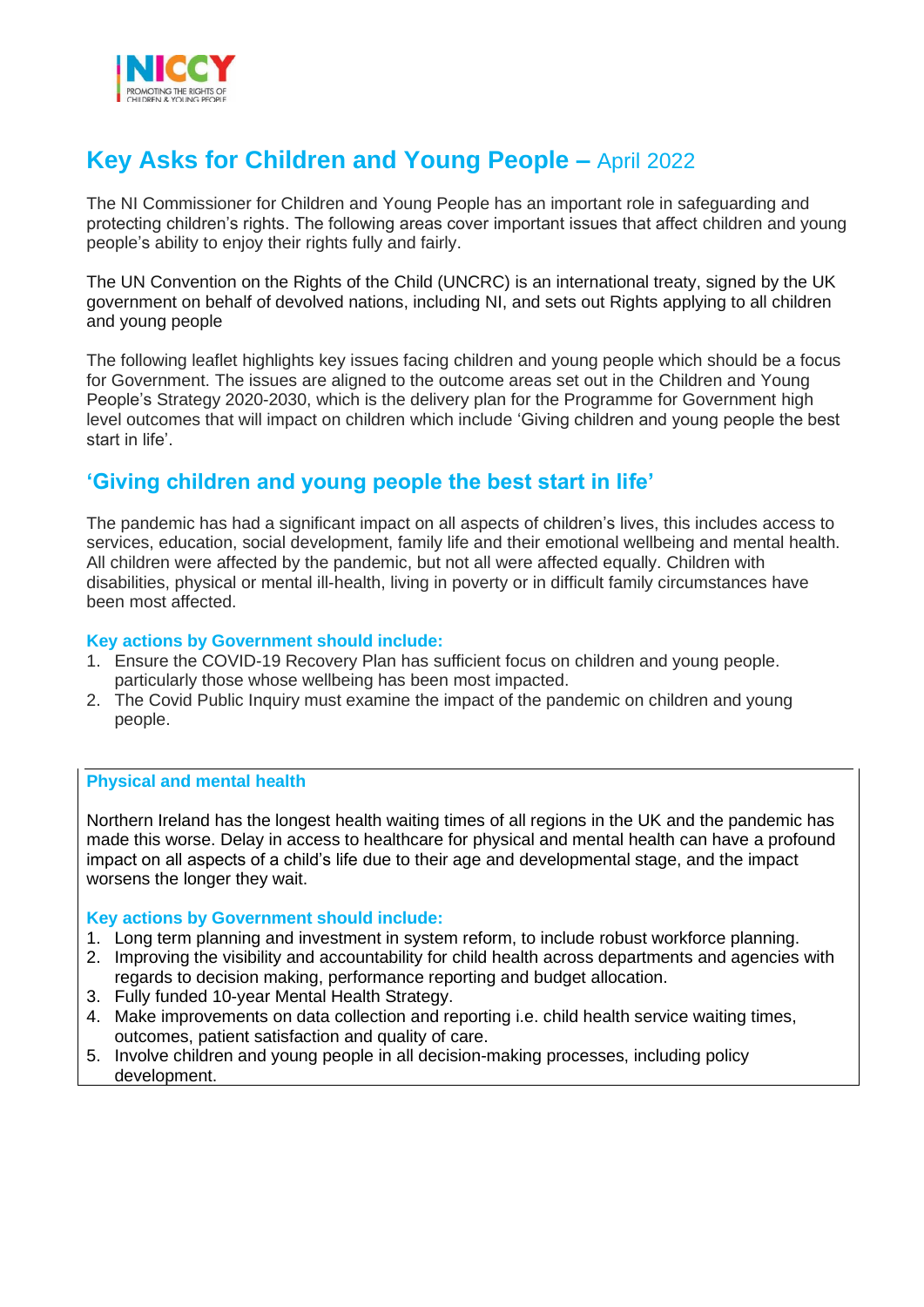

#### **Enjoyment of Play and Leisure**

The pandemic has highlighted the importance of play and leisure to children and young people's wellbeing. The restrictions in these engagement opportunities have contributed to the developmental delays seen in some groups of children. It is vital that decision-makers take action to support children and young people to recover. Under 18s were not provided with the high street voucher scheme or anything commensurate with it.

# **Key actions by Government should include:**

- 1. Provide a financial package dedicated to overcoming the loss of play and recreational activities over the COVID-19 pandemic. This should be used to increase the provision of facilities, programmes and events appropriate to different ages groups.
- 2. A 'social incentive scheme' for children and young people, providing them with free access, vouchers or discounts for play and leisure facilities.

# **Learning and achievement**

Children and young people are much less likely to reach their full educational potential if they are from ethnic minority backgrounds, disabled, have a special educational need, from a disadvantaged community or receive free school meals. The issues driving these inequalities must be addressed by Government. The overall number of children with special educational needs (SEN) in Northern Ireland has risen by 48% since 2004/05, but gaps in supports and services have increased.

#### **Key actions by Government should include:**

- 1. Ensure that the Independent Review of Education takes account of the direct views and experiences of children and young people, ensures that children's right to education are met and is followed by a fully funded action plan.
- 2. Allocate funding to ensure transformation of the SEN system is progressed without further delay.
- 3. Address the lack of early identification and intervention in the current system.
- 4. Implement Government recommendations to include mandatory guidance and reporting on incidents of restraint and to ensure seclusion is prohibited in an educational setting.

#### **Living in safety and stability**

#### **Safeguarding**

The following areas are significant child protection issues in NI:

The majority of recorded sexual crimes in Northern Ireland are committed against children. Government and authorities must ensure that the processes in place to report and investigate abuse do not add to children's distress and trauma or delay their recovery.

In Northern Ireland we know that organised gangs, including "paramilitaries", seek to harm children through intimidation, issuing threats, carrying out assaults or involving them in criminal activities and violence.

The children's social care system requires fundamental reform and investment to improve the lives of children and families in need.

#### **Key actions by Government should include:**

- 1. Introduce a dedicated service for child victims of sexual abuse, where they can receive medical help, take part in investigations and court proceedings, and get therapeutic support all in one child friendly setting.
- 2. Make sure all government agencies work together to prevent children being harmed through criminal exploitation, to include intervening to safeguard them when they are at risk and pursuing those who seek to exploit them.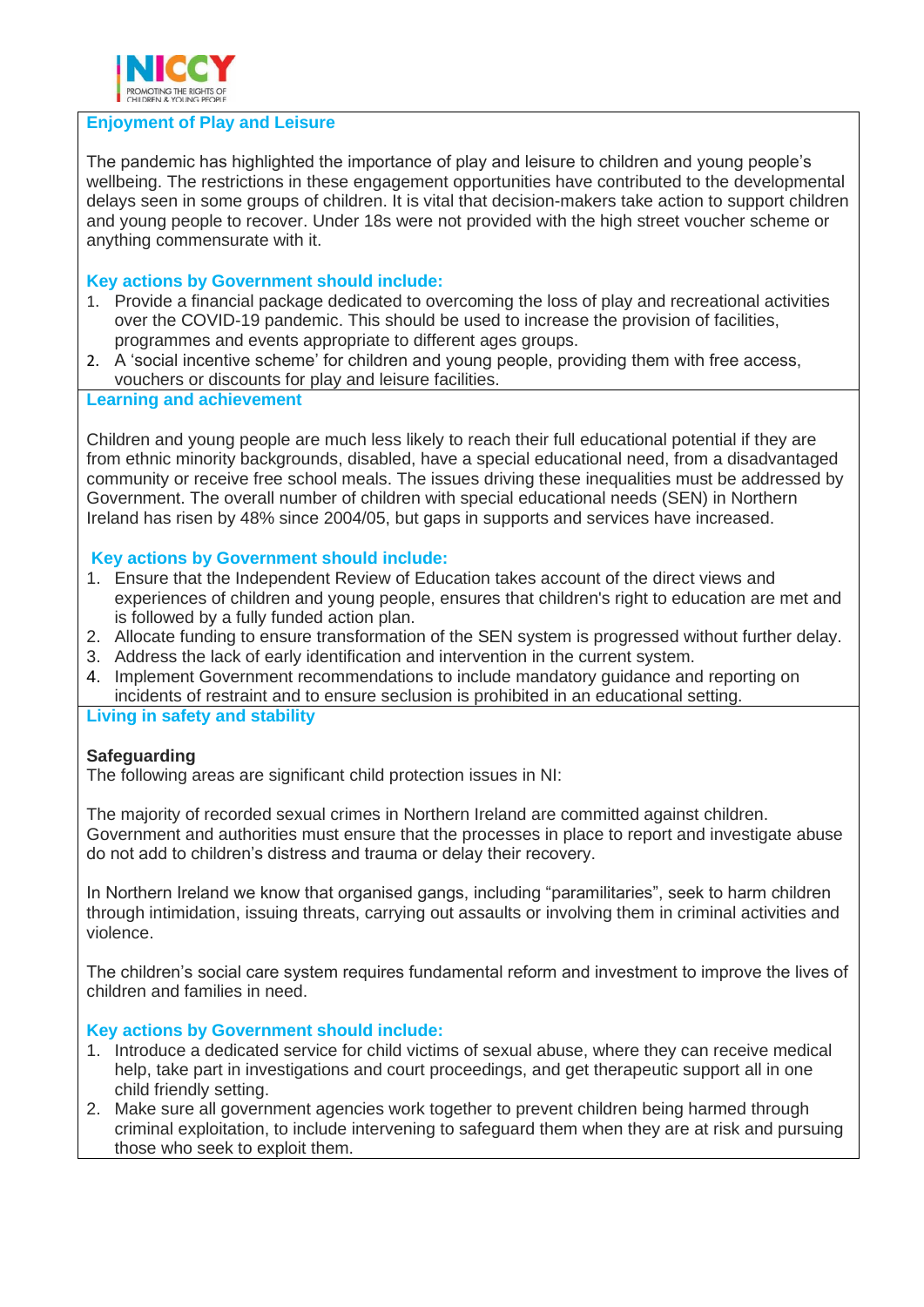

3. Ensure that the Independent Review of Children's Social Care takes account of the direct views and experiences of children and young people and is followed by a fully funded action plan.

# **Justice System**

In NI, children are held to be criminally responsible at 10 years old. Human Rights standards encourage countries to adopt a minimum age of criminal responsibility of 14 years of age.

Children who encounter the youth justice system are amongst the most vulnerable and marginalised groups. Young people continue to believe that they are discriminated against when they are stopped and searched or questioned by the police. PSNI can cover young people's face and head with a spit and bite guard to prevent spitting and to protect officers against biting. Evidence suggests these have a detrimental impact on children, yet they are still being used.

# **Key actions by Government should include:**

- 1. Increase the minimum age of criminal responsibility from 10 to 14 years of age in NI.
- 2. There should be no circumstance where a spit and bite guard is used on under 18s.
- 3. The PSNI must improve the quality of engagement with young people including demonstrating the purpose and outcomes of all Stop and Search operations.
- 4. Custody should be used as a measure of last resort.

# **Economic and Environmental Wellbeing**

# **Child Poverty**

There are currently more than 100,000 children living in poverty in Northern Ireland. Families living in poverty (of which two in three are working families) are struggling to heat their homes and feed their children. Families who do not have access to 'public funds' due to immigration rules are not able to access support even if they are facing homelessness, poverty or destitution.

# **Key actions by Government should include:**

- 1. Resource and implement an Anti-Poverty Strategy that aims to eradicate child poverty.
- 2. Reinstate key social security benefits for children to levels prior to austerity cuts, including removing the 2-child rule.
- 3. Introduce a new child payment of £20 per week for each child in poverty.
- 4. Reducing family expenses, particularly in relation to children's education and transport.
- 5. A childcare strategy which provides accessible, affordable, high quality and flexible childcare.
- 6. Ensure that all families with children who are subject to immigration conditions receive help and don't end up destitute.

# **Environmental Issues**

Climate change impacts children's health and development, with adverse impacts potentially extending throughout their lifetime. Moreover, they will have to live longer with the consequences than older generations. Children have a right to have a say in decisions affecting them now, and into the future. They are telling us that they are extremely anxious about climate change, and impatient for action.

# **Key actions by Government should include:**

- 1. Involve children and young people in decision-making on environmental matters, including climate change.
- 2. Take action to achieve the targets of net zero greenhouse gas emissions by 2050.
- 3. Make sure the climate change actions do not have an unfair negative impact on disadvantaged groups.